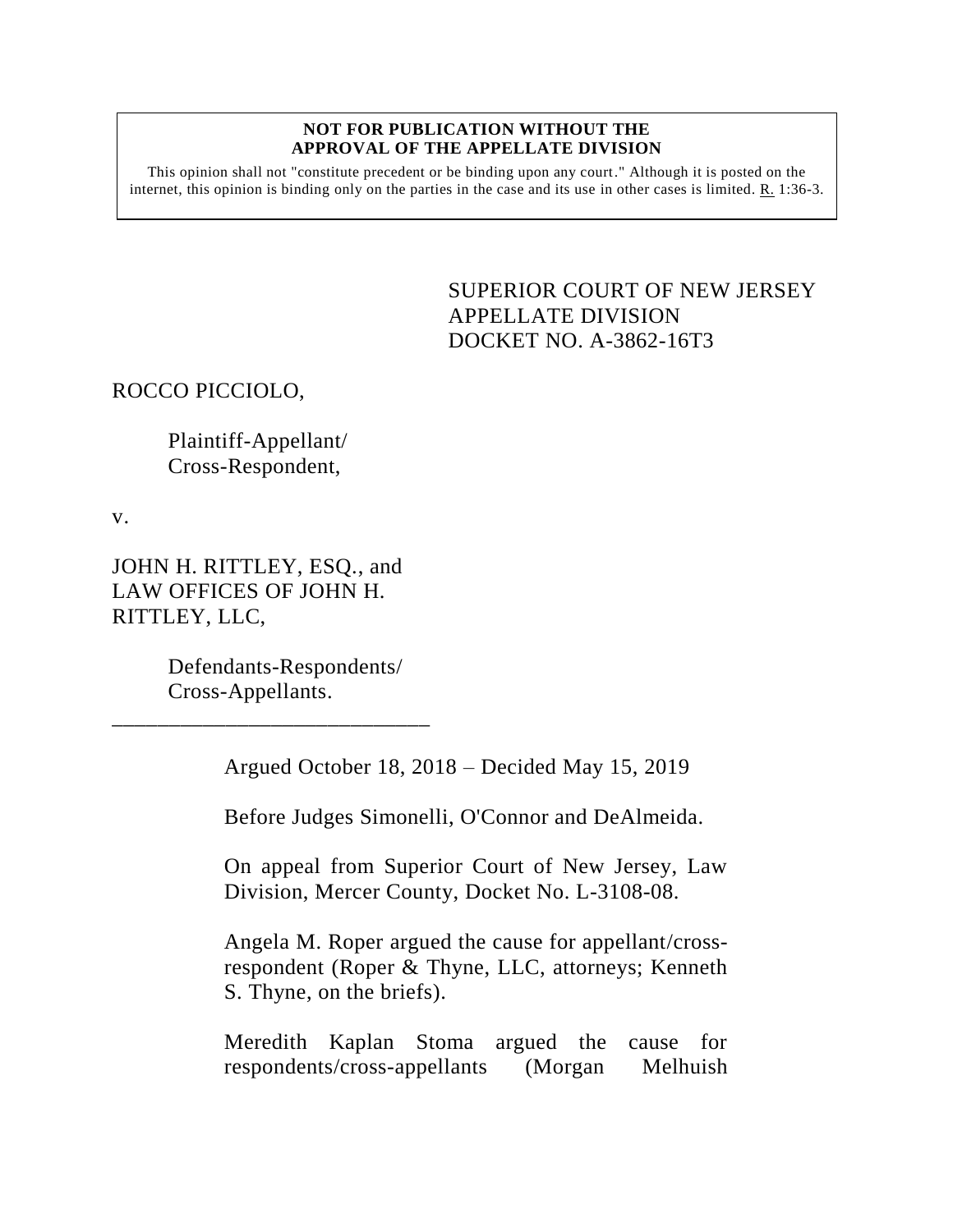Abrutyn, attorneys; Meredith Kaplan Stoma, of counsel; Jeffrey S. Leonard, on the briefs).

## PER CURIAM

l

This legal malpractice action is back to us following a remand.<sup>1</sup> Plaintiff Rocco Picciolo appeals from the April 19, 2017 Law Division order granting summary judgment to defendants John H. Rittley, Esq. and the Law Offices of John H. Rittley, LLC (collectively defendant) and dismissing the complaint with prejudice. Defendant cross-appeals from the June 2, 2017 order denying his prior motion for summary judgment.<sup>2</sup> We affirm the April 19, 2017 order and reverse the June 2, 2017 order for reasons in addition to those expressed by the motion judge. See Aquilio v. Cont'l Ins. Co. of N.J., 310 N.J. Super. 558, 561 (App. Div. 1998).

Defendant represented plaintiff in a matrimonial matter. On May 29, 2007, adversary counsel sent a settlement offer to defendant's office, which contained twenty proposed settlement terms (the settlement offer). Among those terms was the wife's agreement to waive alimony "provided that equitable

 $\frac{1}{1}$  See Picciolo v. Rittley, No. A- 5007-13 (App. Div. Dec. 3, 2015).

<sup>&</sup>lt;sup>2</sup> The motion judge heard argument on the prior summary judgment motion on October 28, 2016, but did not enter an order until June 2, 2017.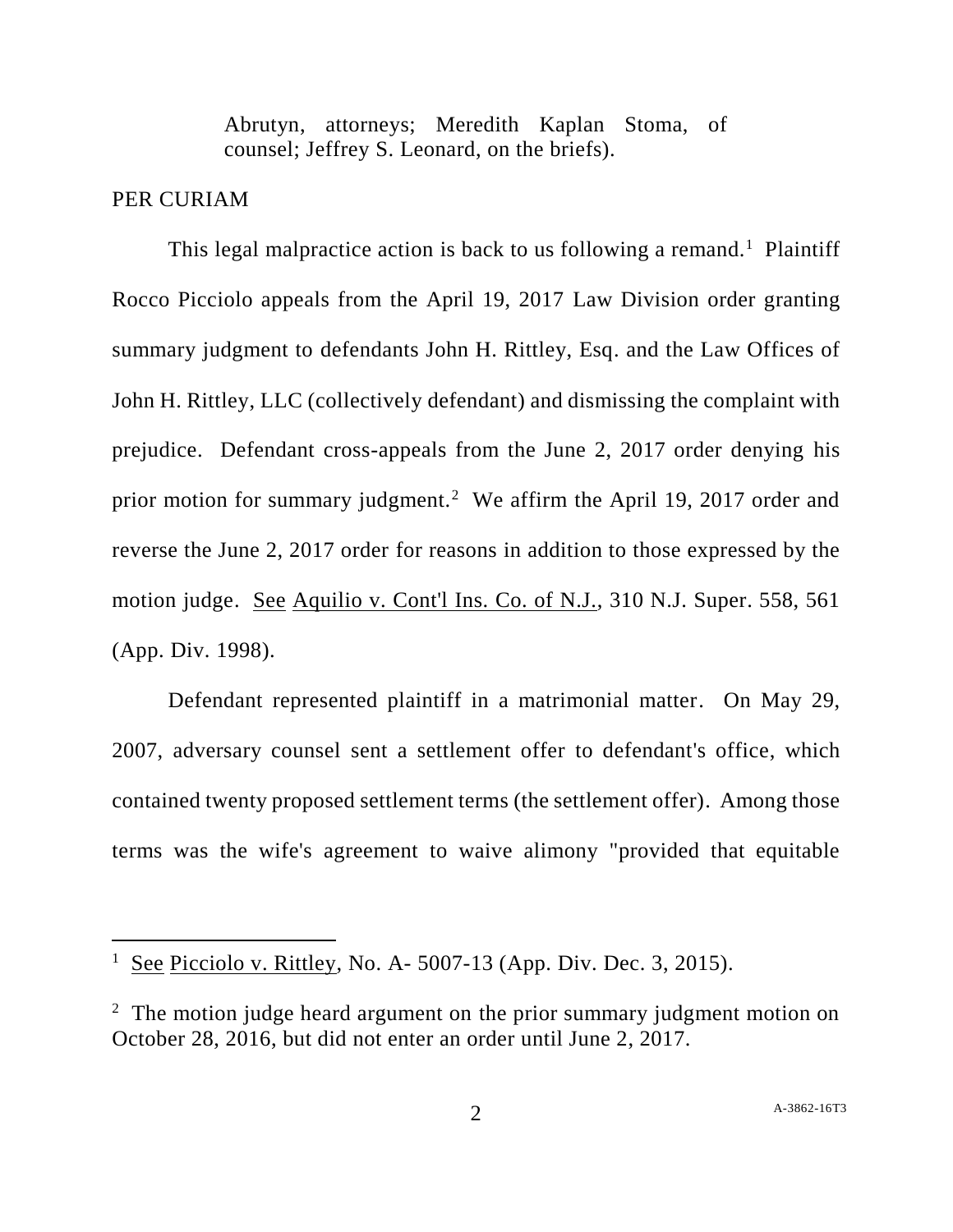distribution is paid to her as set forth [in the settlement offer]." Adversary counsel made clear that the wife's "waiver of alimony [was] of great value and therefore the equitable distribution portion [of the settlement offer] is the consideration she must receive in order to waive that right." (Emphasis added). The wife sought equitable distribution of the marital home, plaintiff's pension, and his deferred compensation account.

Defendant was out of the office when the settlement offer arrived, due to his father's death. On May 31, 2007, defendant's paralegal telephoned plaintiff, advised him of the settlement offer, faxed him a copy, and asked for his comments.

The parties disagreed as to what happened next. Plaintiff claimed he advised the paralegal that he was willing to accept the settlement offer, but the paralegal instructed him to write down what he thought should be changed.

Defendant claimed that plaintiff telephoned his office and left a message that the settlement offer was unacceptable and that he was making changes to the proposed settlement, and wanted defendant to submit a counteroffer to adversary counsel. In a May 31, 2017 email from plaintiff to the paralegal, plaintiff stated, "[a]ttached are my comments to [adversary counsel's] proposed settlement. Not much of a settlement!" Plaintiff disagreed with or questioned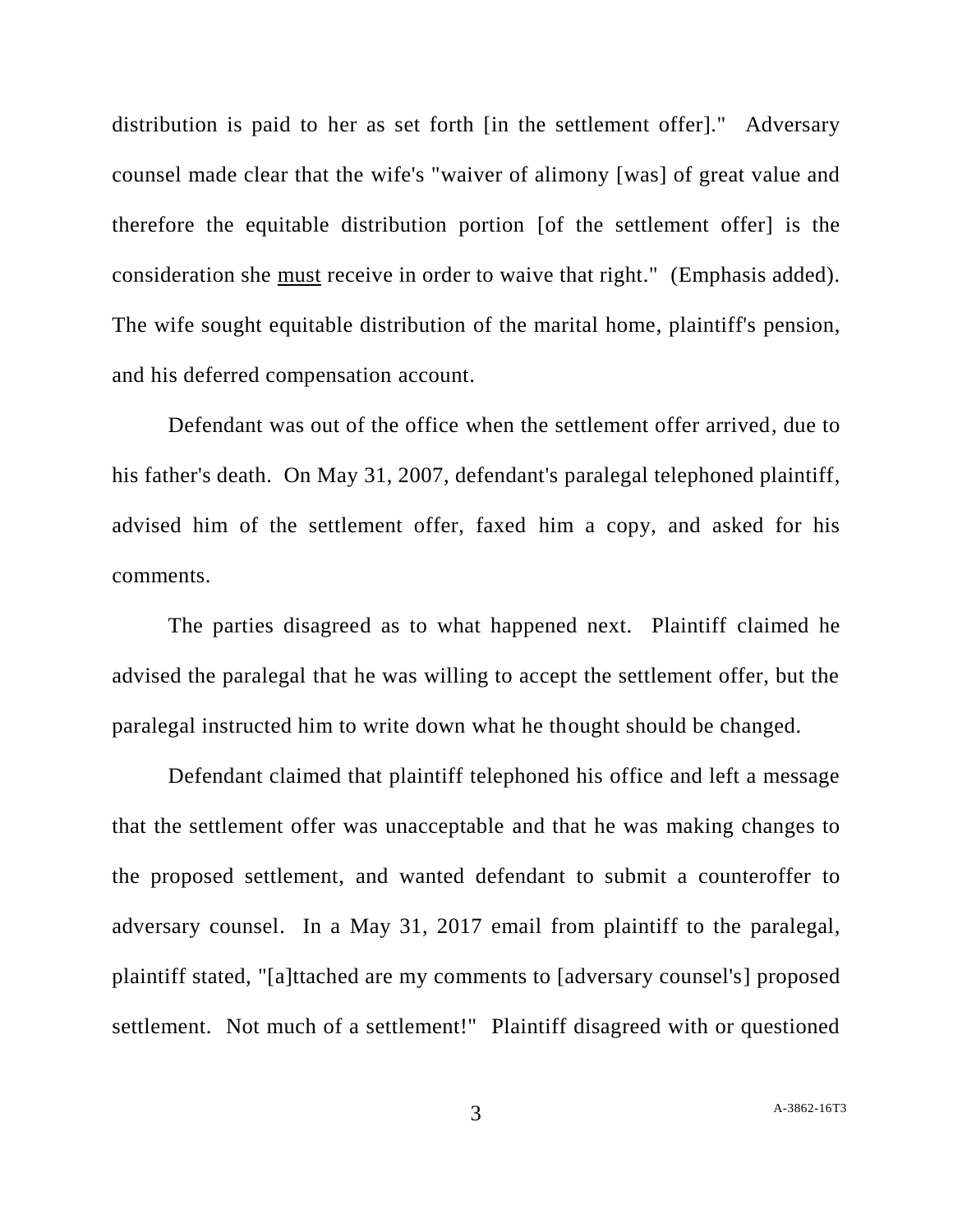fourteen of the twenty proposed settlement terms, and provided his desired changes. Specifically, plaintiff did not agree with the equitable distribution and custody terms and the terms requiring him to pay one hundred percent of college expenses for the parties' two children, certain expenses relating to the children such as clothing, summer camp, and unreimbursed medical, dental, prescription and optical expenses, and \$9500 for his wife's attorney's fees.

On June 5, 2007, defendant emailed to plaintiff a copy of defendant's proposed counteroffer to adversary counsel, which incorporated plaintiff's desired changes. The counteroffer indicated that plaintiff accepted certain settlement terms with modifications and rejected several others, including custody, equitable distribution, and payment of college expenses. Defendant advised plaintiff:

> [The paralegal] sent me [adversary counsel's] offer, your written wishes and your feeling that this is a setup. I agree with you that [the wife] is playing games. This is a 180 from where we were [two] weeks ago. As we discussed in April, proposals are not [C]hinese menus where you get to pick and choose, both of you need to agree on all the terms. [In line] with our instructions, our counteroffer will probably not go anywhere but we need to start the ground work. [Adversary counsel] is probably awaiting the [Early Settlement Panel].

> Please review my letter carefully, it outlines what we discussed previously [i]ncorporating your comments. Let me know any changes you want to make–shoot me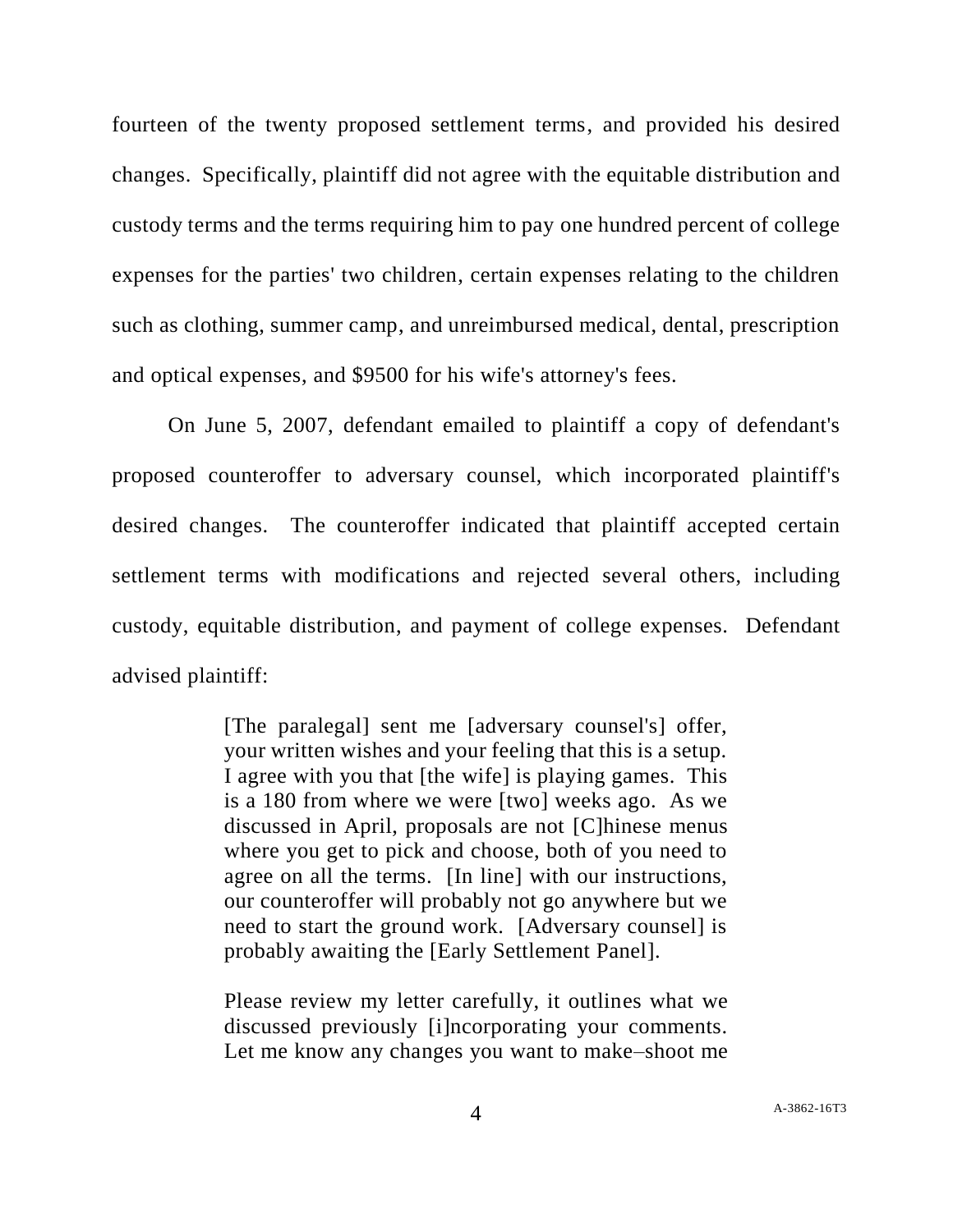an email or call either of us on [what] you want, we will make ourselves available, as I [will] be on the road. [The paralegal] will send out the proposal if she does not get any comments from you by close of business tomorrow. I will then follow [] up with [adversary counsel] to see if we are any closer to an agreement.

On June 6, 2007, the paralegal telephoned plaintiff and left a message asking him to submit any changes to the counteroffer by the end of the day. Receiving no response from plaintiff, defendant sent the counteroffer to adversary counsel the next day. Plaintiff claimed he received the counteroffer after defendant had already sent it to adversary counsel and never authorized defendant to make the counteroffer.

Adversary counsel rejected the counteroffer. The matrimonial litigation continued, during which plaintiff and his wife continued living together in the marital home under contentious circumstances. Plaintiff claimed he suffered a permanent eye injury when his wife assaulted him on October 13, 2007. Defendant referred plaintiff to a certified civil and criminal attorney who valued plaintiff's Tevis<sup>3</sup> claim at between \$20,000 and \$30,000.

Over a year after the rejection of the counteroffer, plaintiff and his wife agreed to a settlement during mediation without their attorneys present. On June

l

<sup>&</sup>lt;sup>3</sup> Tevis v. Tevis, 79 N.J. 422 (1979).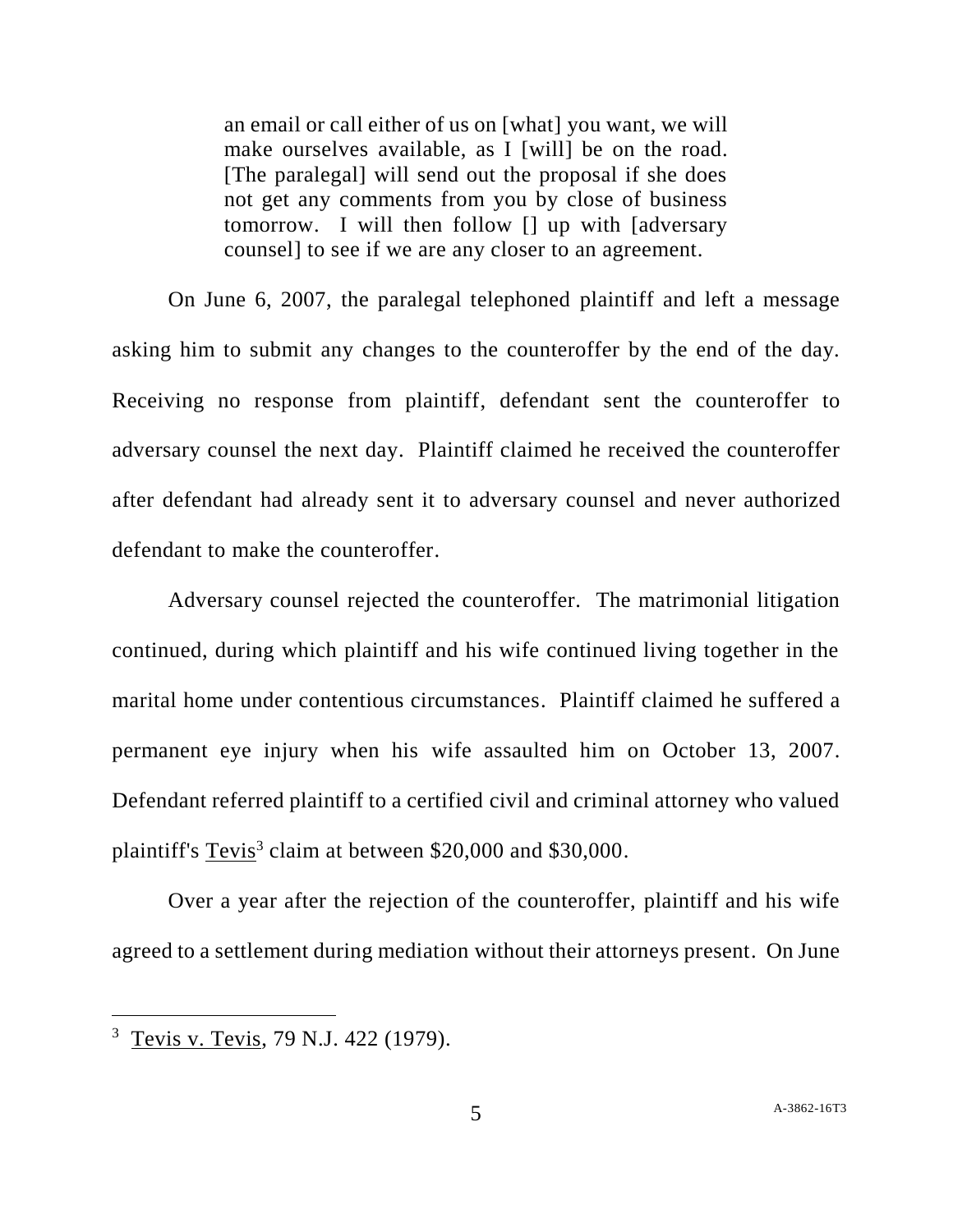13, 2008, they executed a property settlement and support agreement (PSA), which was incorporated into their dual final judgment of divorce. The terms of the PSA were similar to the terms of the settlement offer, except plaintiff was required to pay permanent alimony, which would terminate on the wife's death, or remarriage, repudiation or modification of the PSA by the parties' mutual consent, death of plaintiff, or the wife's cohabitation with an unrelated person. The PSA required the wife to pay child support and contribute to the children's college expenses, which differed from the settlement offer. In addition, there were certain equitable distribution provisions that differed from the settlement offer, which were more favorable to plaintiff, and plaintiff paid only \$4000 for his wife's attorney's fees.

Plaintiff subsequently filed a complaint against defendant, alleging defendant breached his duty of care by failing to advise adversary counsel that plaintiff wanted to accept the settlement offer, and by rejecting it without plaintiff's authorization. Plaintiff claimed that as a result of defendant's failure to accept the settlement offer, plaintiff had to continue living with his wife, sustained a permanent eye injury when she assaulted him, received a less favorable settlement requiring him to pay permanent alimony, and incurred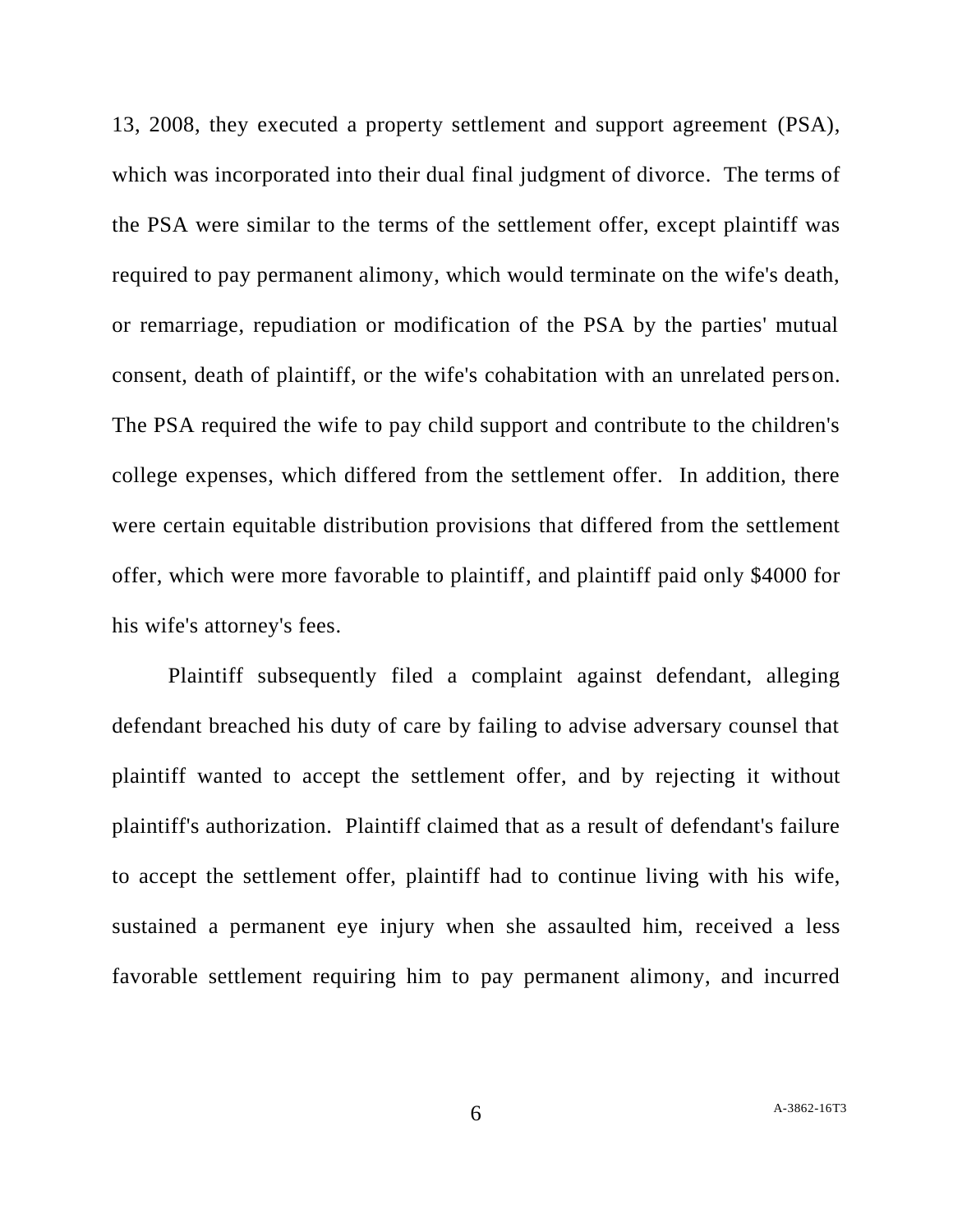increased legal fees. Plaintiff also claimed defendant breached his duty of care by failing to properly evaluate his Tevis claim.

Plaintiff's liability expert, Patrick T. Collins, Esq., acknowledged that the terms of the PSA were "quite similar" to the settlement offer and some provisions of the PSA were more beneficial to plaintiff, except for the permanent alimony provision. Collins had admitted at his deposition that he was not an expert on damages and did not offer an opinion on damages in his expert's report. He also admitted that plaintiff had no damages  $expert<sup>4</sup>$  and he lacked the expertise to evaluate plaintiff's Tevis claim.

Nevertheless, Collins testified at his deposition that plaintiff sustained \$114,000 in damages. However, in arriving at this amount, Collins did not compare the settlement offer to the PSA, and he only considered plaintiff's payment of permanent alimony and not any of the benefits plaintiff derived from the PSA to offset the damages amount. For example, Collins did not consider the \$85 per week plaintiff received in child support, the reduced amount of the wife's attorney's fees plaintiff paid, or the fact that the wife would contribute to the children's college expenses. Collins also did not analyze the attorney's fees plaintiff incurred. Collins speculated that plaintiff would pay alimony until age

 $\overline{a}$ 

<sup>&</sup>lt;sup>4</sup> Plaintiff had retained a Tevis expert, but the expert, an attorney, was disbarred.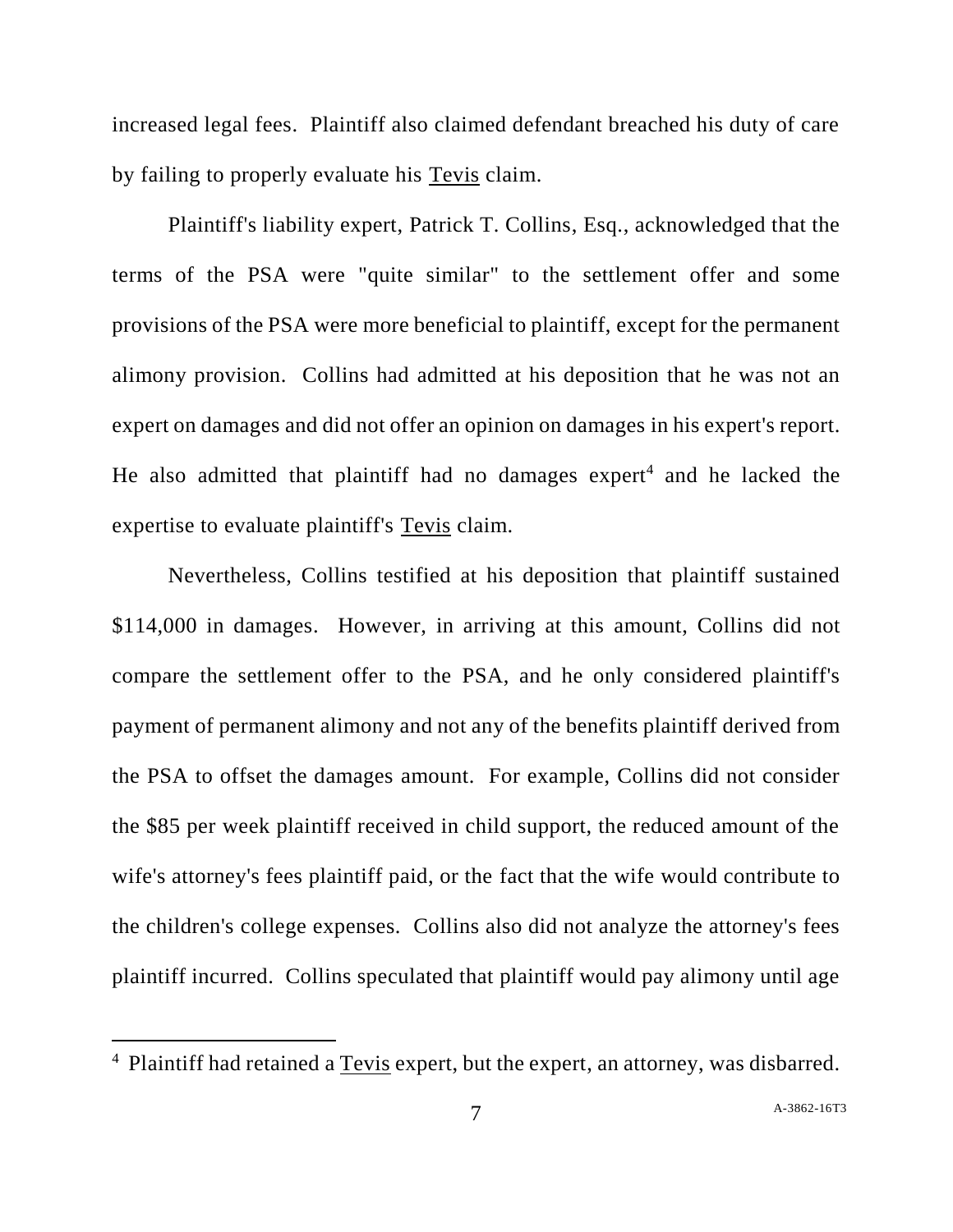sixty-five, and admitted the damages amount was "just [as] good a ballpark [amount] as [he] could arrive at."

In addition, Collins testified that the settlement offer could not have been accepted unconditionally but "should have been accepted with qualifications." For example, Collins testified that the equitable distribution term regarding the marital home should have been accepted with qualifications because it contained a flawed valuation methodology. He maintained that with "T crossings and I dottings that need to happen, the ultimate disposition of many issues [was] fairly well preordained" and "would be rather certain to lead to a settlement." He admitted, however, that if plaintiff had accepted that equitable distribution term with qualifications, adversary counsel could have legally rejected those qualifications.

Collins also testified that the settlement term requiring plaintiff to pay one hundred percent of the college expenses "was not a serious one in this case. And [he could not] envision that it was a position that would have held because that simply never happens." Collins admitted that adversary counsel could have rejected plaintiff's acceptance of that specific provision with qualifications. Collins also acknowledged that

> it is an impossibility that [adversary counsel] or [the exwife] truly believed that that was going to be a

8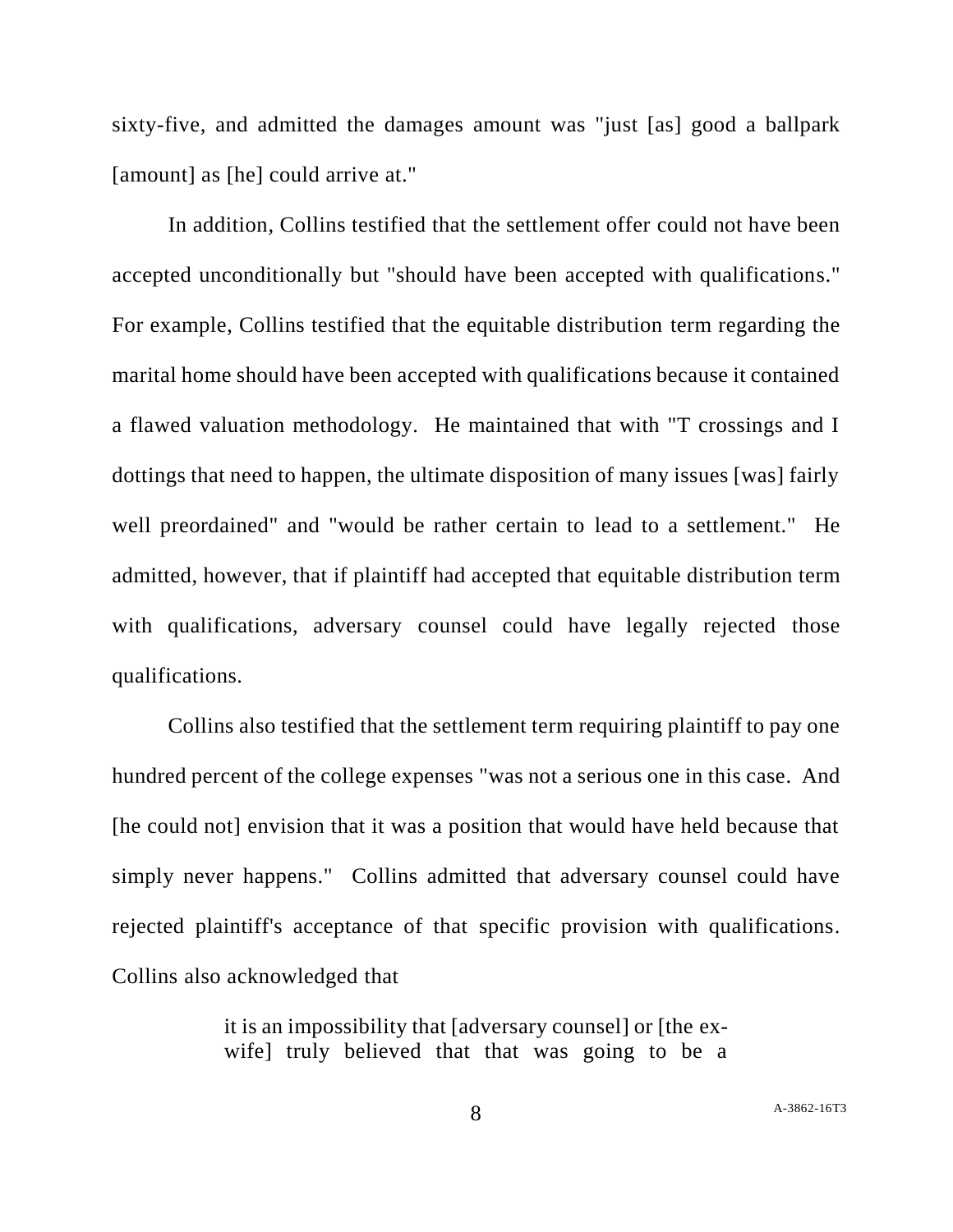component of the settlement. That was what . . . matrimonial attorneys often call a gimmie. You know, you put something out there that nobody honestly thinks is going to be a part of the settlement and you concede to the norm.

Collins concluded that "[t]his case could not possibly have come to resolution with [the parties] agreeing to [the college expenses] provision. No court could possibly have adjudicated it and nobody would have agreed to it."

On remand, defendant moved for summary judgment, arguing, in part, that Collins rendered an inadmissible net opinion.<sup>5</sup> The motion judge noted that Collins's opinion came close to a net opinion and "barely" met the applicable standard under Hisenaj v. Kuehner, 194 N.J. 6, 24 (2008). However, the judge concluded "there [was] sufficient information for the fact finder to make a decision without engaging in any type of speculation on the issue of damages."

Defendant later filed a motion in limine to bar Collins's testimony and to dismiss the complaint with prejudice for lack of expert evidence. Plaintiff did not file opposition. Plaintiff's attorney appeared at oral argument and conceded that Collins testified the settlement offer should have been accepted with

l

<sup>&</sup>lt;sup>5</sup> Plaintiff had no Tevis expert at the time of the motion. He subsequently retained a new Tevis expert.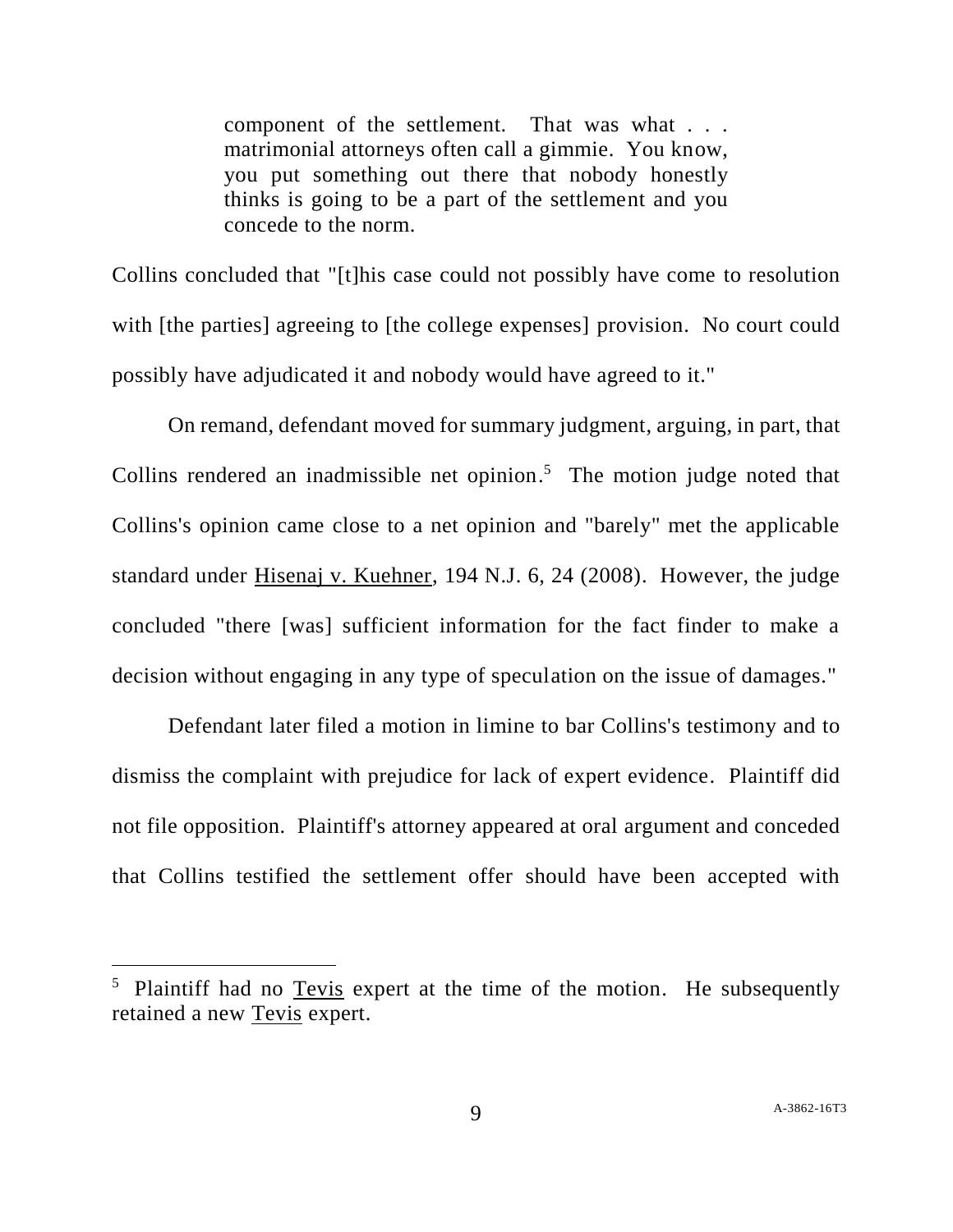qualifications and adversary counsel could legally have rejected those qualifications.<sup>6</sup>

After reviewing Collins's deposition testimony, the judge pointed to the college expenses term and found this was an essential term that Collins agreed could not be accepted. The judge concluded there was no enforceable settlement agreement because the settlement offer was an offer that could not have been accepted, and if it was accepted with qualifications, that was a counteroffer that could be rejected. The judge did not address damages.

On appeal, plaintiff contends the judge improperly invaded the province of the jury and engaged in credibility determinations and fact-finding in granting summary judgment to defendant. Plaintiff argues it was for the jury to determine whether his acceptance of the settlement offer with qualifications and "tweaks"

 $\overline{a}$ 

<sup>&</sup>lt;sup>6</sup> The attorney did not raise any argument regarding plaintiff's newly retained Tevis expert, and the expert's report is not in the motion record but is included in plaintiff's appendix. In his reply brief, plaintiff argues for the first time on appeal that his Tevis expert established damages. We cannot consider issues such as this that were not presented to the trial court, are not jurisdictional in nature, and do not substantially implicate the public interest. Zaman v. Felton, 219 N.J. 199, 226-27 (2014). In addition, we will not consider an issue raised for the first time in a reply brief that does not present a matter of great public interest. See Goldsmith v. Camden Cty. Surrogate's Office, 408 N.J. Super. 376, 387 (App. Div. 2009). We also will not consider documents included in the appendix that were not presented to the trial court. See N.J. Div. of Youth & Family Servs. v. M.M., 189 N.J. 261, 278 (2007).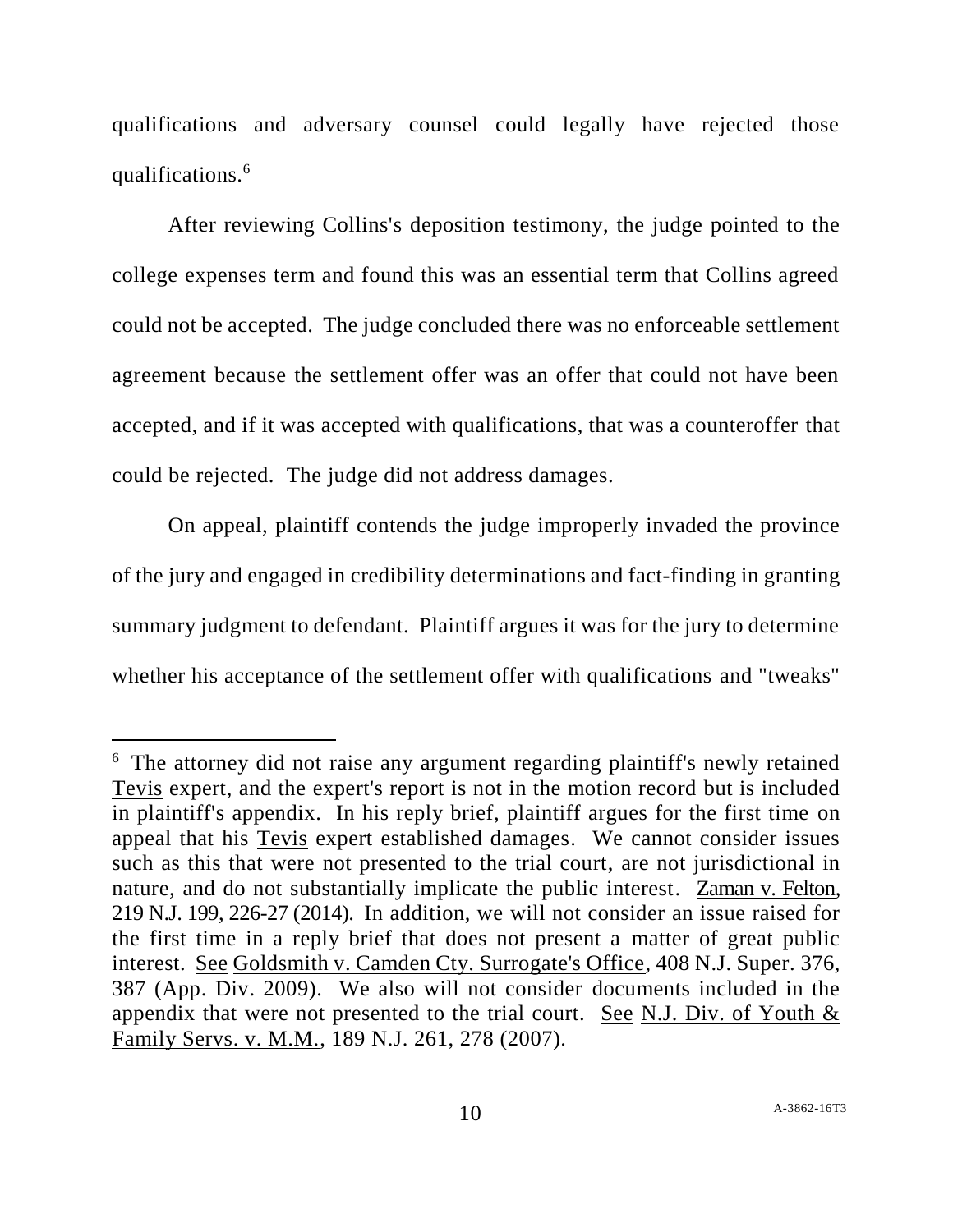would have resulted in an enforceable settlement agreement that would have relieved him of the obligation to pay permanent alimony.

The question as to whether the parties have entered into an enforceable settlement agreement is a question of law for the court to determine. Kaur v. Assured Lending Corp., 405 N.J. Super. 468, 474 (App. Div. 2009). Accordingly, the judge did not invade the jury's province in deciding whether plaintiff's acceptance of the settlement offer with qualifications would have resulted in an enforceable settlement agreement. We thus consider whether summary judgment was proper.

"When granting a motion [in limine] will result in the dismissal of a plaintiff's case or the suppression of a defendant's defenses, the motion is subject to Rule 4:46, the rule that governs summary judgment motions." Seoung Ouk Cho v. Trinitas Reg'l Med. Ctr., 443 N.J. Super. 461, 471 (App. Div. 2015).

Our review of a ruling on summary judgment is de novo, applying the same legal standard as the trial court. Conley v. Guerrero, 228 N.J. 339, 346 (2017). Thus, we consider "whether the evidence presents a sufficient disagreement to require submission to a jury or whether it is so one-sided that one party must prevail as a matter of law." Liberty Surplus Ins. Corp. v. Nowell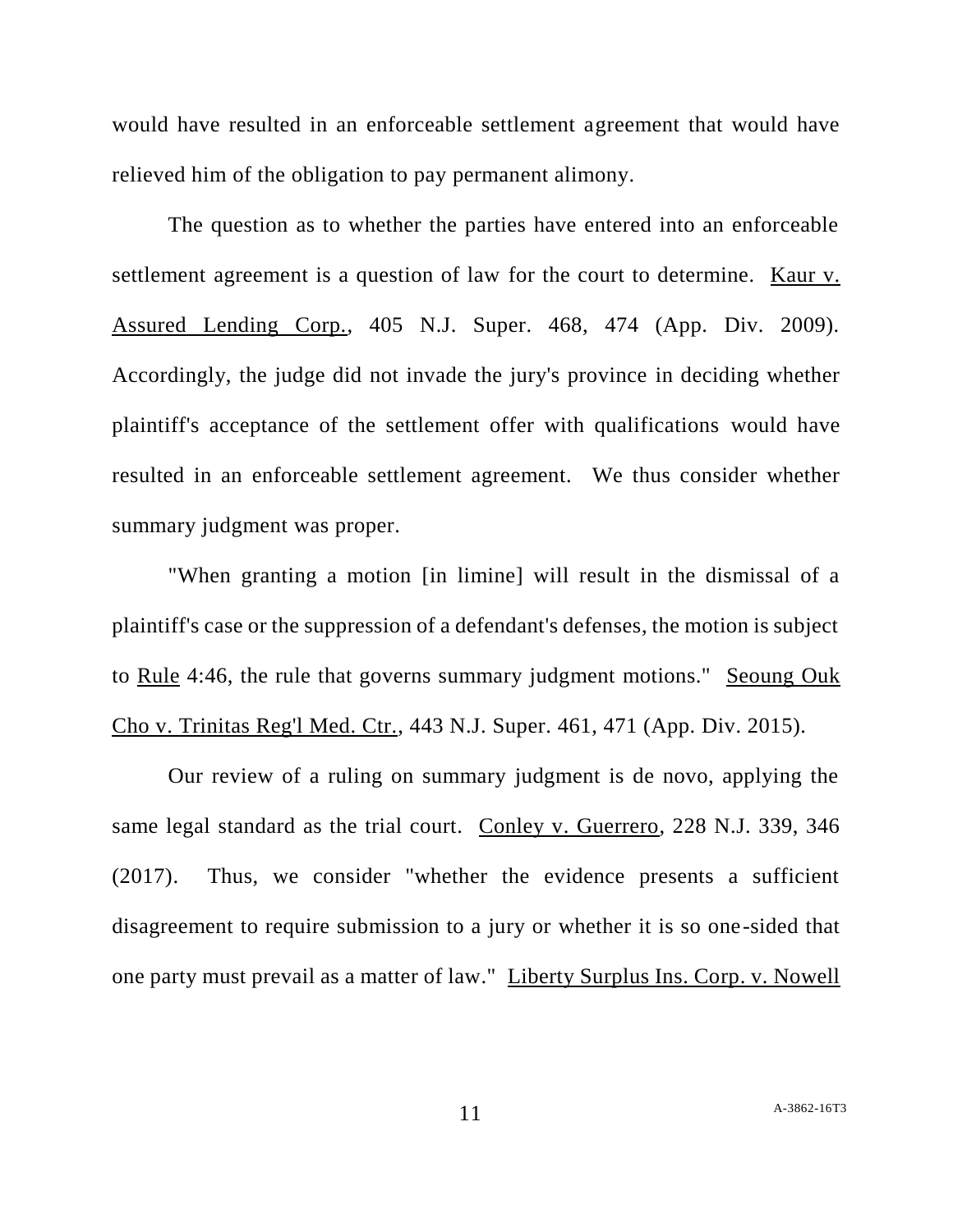Amoroso, P.A., 189 N.J. 436, 445-46 (2007) (quoting Brill v. Guardian Life Ins.

Co. of Am., 142 N.J. 520, 536 (1995)).

[S]ummary judgment [must] be granted "if the pleadings, depositions, answers to interrogatories and admissions on file, together with the affidavits, if any, show that there is no genuine issue as to any material fact challenged and that the moving party is entitled to a judgment or order as a matter of law."

[Templo Fuente De Vida Corp. v. Nat'l Union Fire Ins. Co., 224 N.J. 189, 199 (2016) (quoting R. 4:46-2(c)).]

"If there is no genuine issue of material fact, we must then 'decide whether the trial court correctly interpreted the law." DepoLink Court Reporting  $\&$ Litig. Support Servs. v. Rochman, 430 N.J. Super. 325, 333 (App. Div. 2013) (quoting Massachi v. AHL Servs., Inc., 396 N.J. Super. 486, 494 (App. Div. 2007)). We review issues of law de novo and accord no deference to the trial judge's legal conclusions. Nicholas v. Mynster, 213 N.J. 463, 478 (2013). Applying the above standards, we discern no reason to reverse.

To establish a claim of legal malpractice, the plaintiff must prove: "(1) the existence of an attorney-client relationship creating a duty of care upon the attorney; (2) the breach of that duty; and (3) proximate causation" of the client's damages. Conklin v. Hannoch Weisman, 145 N.J. 395, 416 (1996) (quoting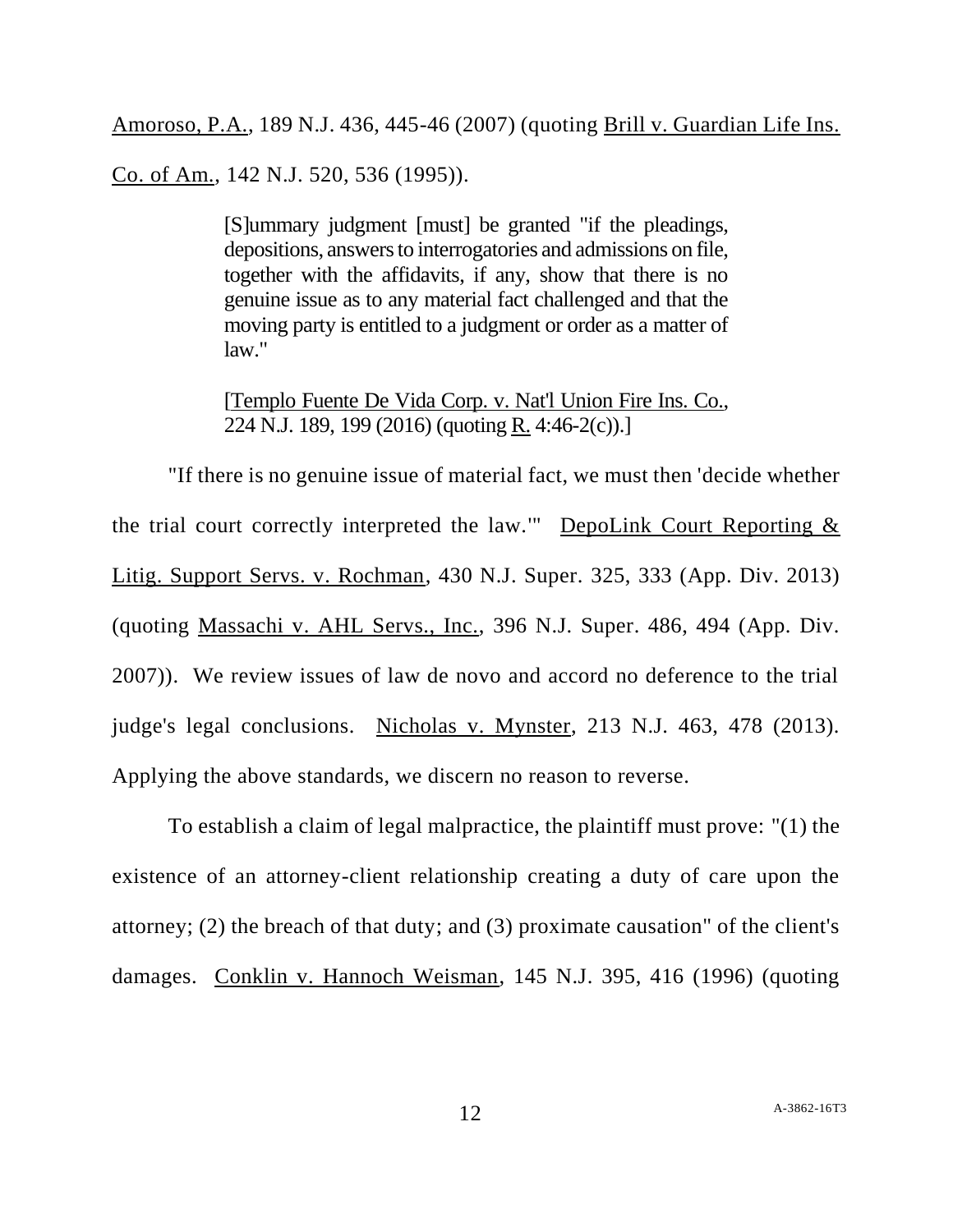Lovett v. Estate of Lovett, 250 N.J. Super. 79, 87 (Ch. Div. 1991)). There is no dispute as to the first element. At issue are the second and third elements.

To establish the second element, the plaintiff must present expert testimony, when required, on the issue of breach. Stoeckel v. Twp. of Knowlton, 387 N.J. Super. 1, 14 (App. Div. 2006). "Expert testimony is required in cases of professional malpractice where the matter to be addressed is so esoteric that the average juror could not form a valid judgment as to whether the conduct of the professional was reasonable." Sommers v. McKinney, 287 N.J. Super. 1, 10 (App. Div. 1996). Where "the adequacy of an investigation or the soundness of an opinion is the issue, a jury will usually require the assistance of an expert opinion." Id. at 11.

Plaintiff cannot establish the second element. A settlement of a legal claim between parties is a contract like any other contract. Nolan v. Lee Ho, 120 N.J. 465, 472 (1990). "Where the parties agree upon the essential terms of a settlement, so that the mechanics can be 'fleshed out' in a writing to be thereafter executed, the settlement will be enforced notwithstanding the fact the writing does not materialize because a party later reneges." Lahue v. Pio Costa, 263 N.J. Super. 575, 596 (App. Div. 1993) (quoting Bistricer v. Bistricer, 231 N.J. Super. 143, 145 (Ch. Div. 1987)). There is a settlement only if there is an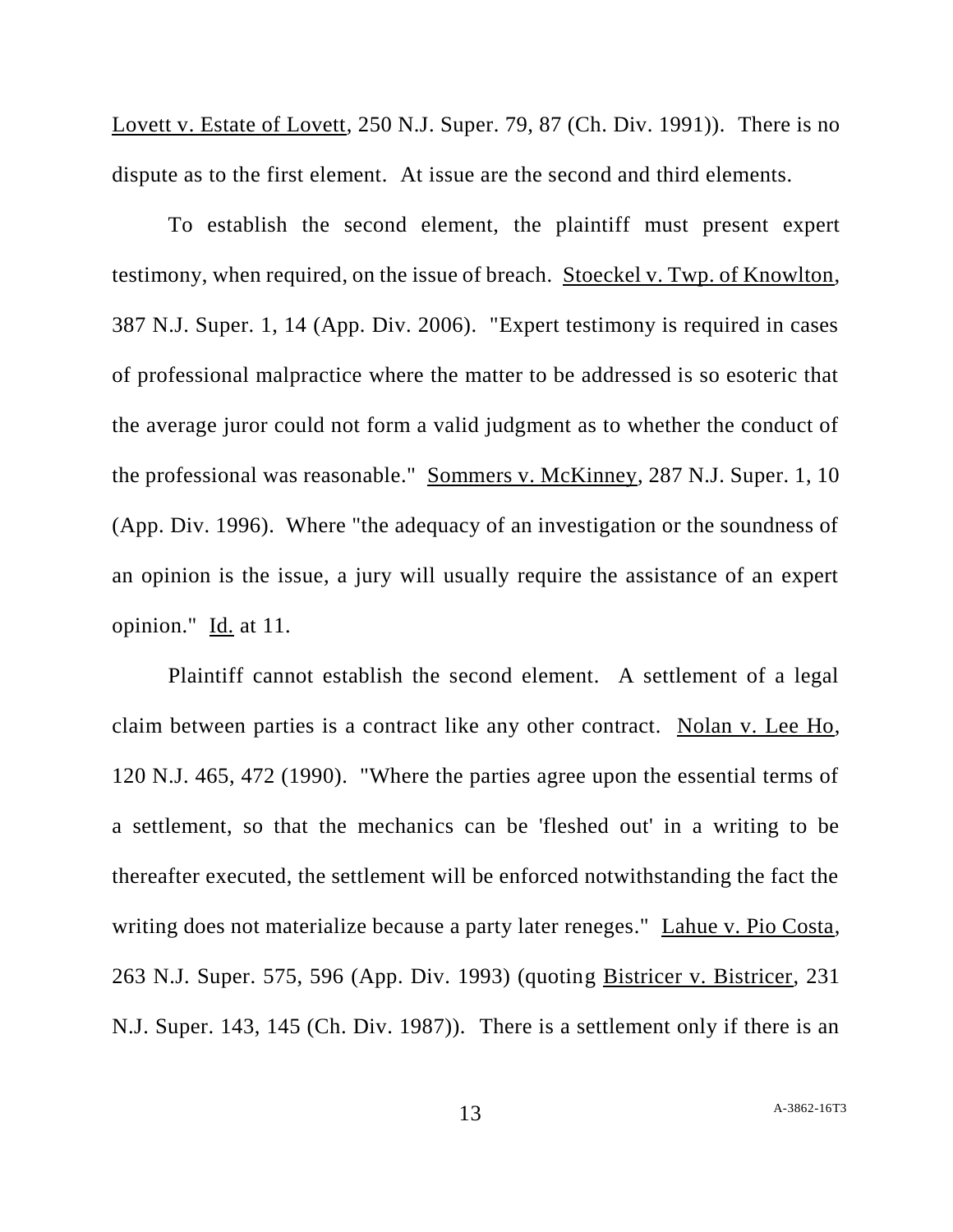agreement to essential terms. Mosley v. Femina Fashions, Inc., 356 N.J. Super. 118, 126 (App. Div. 2002). However, the court will not enforce a settlement "where there appears to have been an absence of mutuality of accord between the parties or their attorneys in some substantial particulars, or the stipulated agreement is incomplete in some of its material and essential terms." Kupper v. Barger, 33 N.J. Super. 491, 494 (App. Div. 1955).

"A written contract is formed when there is a 'meeting of the minds' between the parties evidenced by a written offer and an unconditional, written acceptance." Morton v. 4 Orchard Land Tr., 180 N.J. 118, 129-30 (2004) (quoting Johnson & Johnson v. Charmley Drug Co., 11 N.J. 526, 538-39 (1953)). To constitute a valid binding contract the proposal of the one party must be met by an unqualified acceptance by the other party and that the acceptance must correspond entirely with the essential terms contained in the proposal. Graziano v. Grant, 326 N.J. Super. 328, 339-40 (App. Div. 1999). A qualified or conditional acceptance containing terms and conditions not found in the original proposal may operate as a counteroffer but does not constitute an acceptance and does not result in the formation of a valid contract binding upon the parties. Ibid. "A counteroffer operates as a rejection because it implies that the offeree will not consent to the terms of the original offer and will only enter into the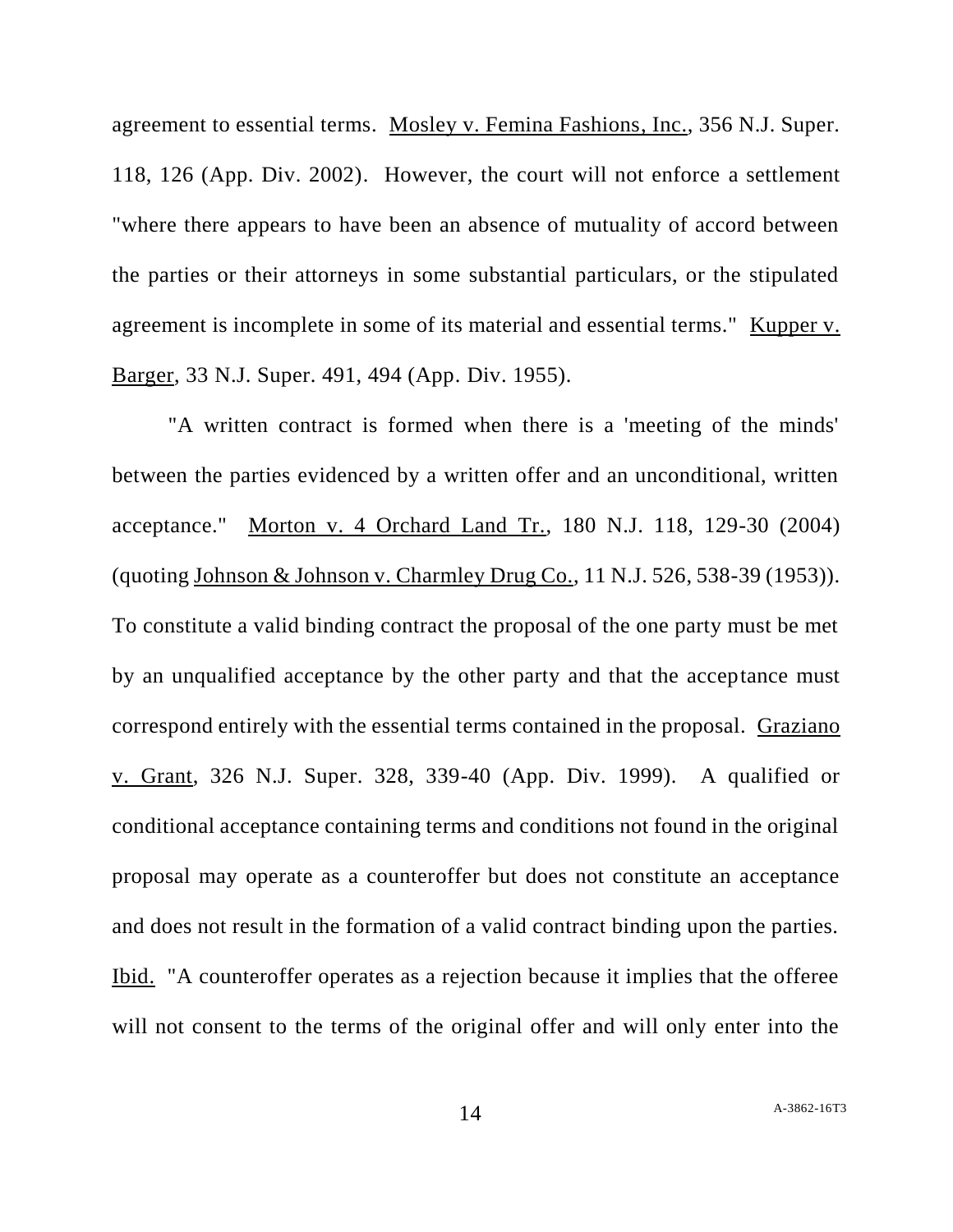transaction on the terms stated in the counteroffer." Berberian v. Lynn, 355 N.J. Super. 210, 217 (App. Div. 2002). Therefore, there is no binding contract at the time of a counteroffer. Morton, 180 N.J. at 130.

Plaintiff did not give an unqualified acceptance that corresponded entirely with the essential terms contained in the settlement offer. Rather, as Collins testified, the settlement offer could not be accepted unconditionally and "should have been accepted with qualifications" not found in the settlement offer. Such a qualified or conditional acceptance operates as a counteroffer, not an acceptance, and does not result in the formation of a valid, binding contract. Graziano, 326 N.J. Super. at 339-40. Thus, even if defendant had accepted the settlement offer with qualifications, that qualified acceptance would not have resulted in an enforceable settlement agreement. Morton, 180 N.J. at 130.

Further, college expenses and equitable distribution are essential and material terms in matrimonial matters where these issues are present. Plaintiff's wife conditioned her waiver of permanent alimony on plaintiff's acceptance of all of the equitable distribution terms in the settlement offer. Plaintiff did not agree to the equitable distribution terms or the college expenses term of the settlement offer without qualifications that would have substantially altered those terms. Thus, there was no enforceable settlement agreement. Because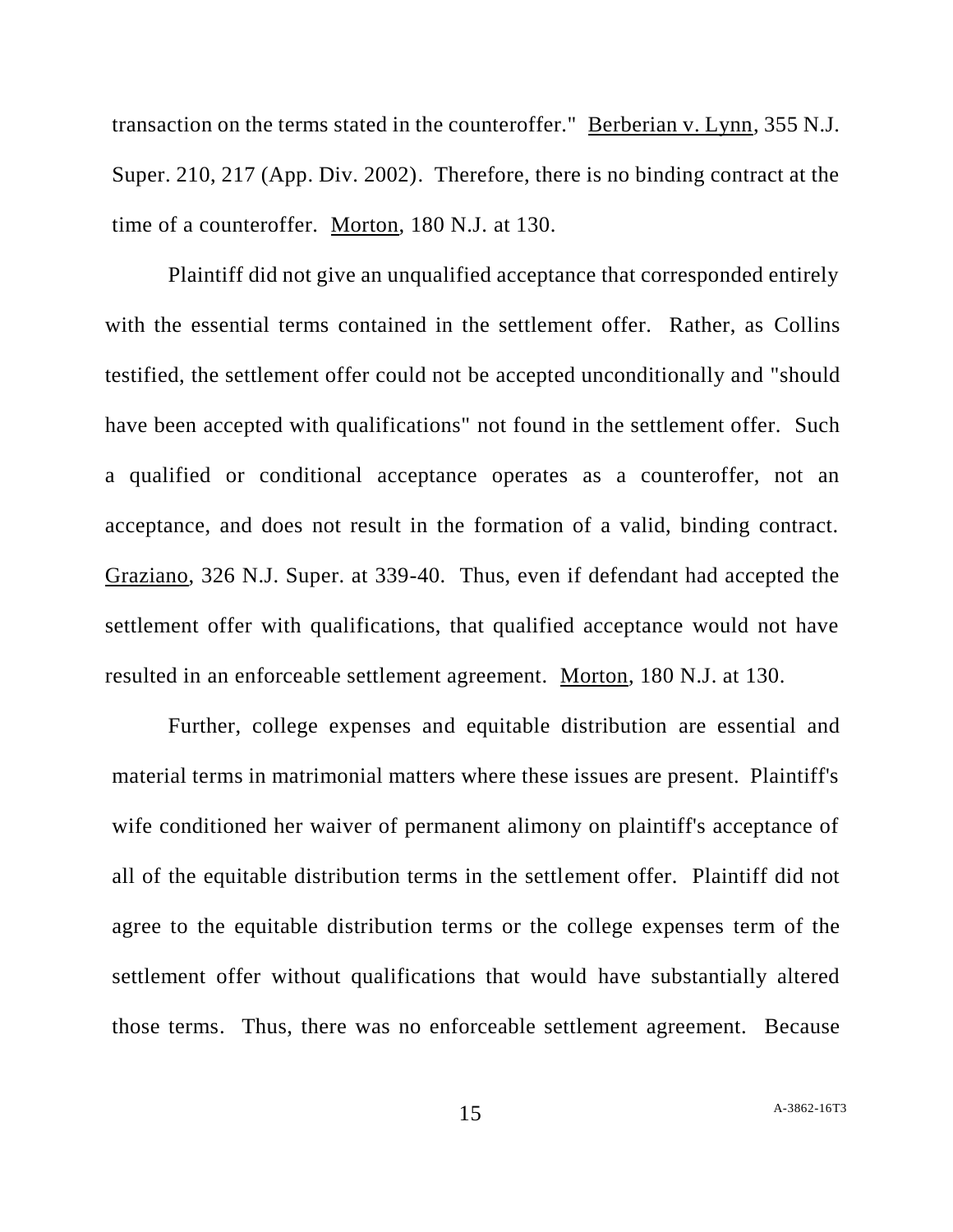there was no enforceable settlement agreement, plaintiff cannot prove defendant breached his duty of care, warranting the grant of summary judgment and dismissal of his complaint with prejudice.

For the sake of completeness, we address the third element of a malpractice claim. To establish the third element, the plaintiff "must demonstrate that he or she would have prevailed, or would have won materially more ... but for the alleged substandard performance." Lerner v. Laufer, 359 N.J. Super. 201, 221 (App. Div. 2003). The plaintiff must present proof of actual damages as a result of the breach. Grunwald v. Bronkesh, 131 N.J. 483, 495 (1993). "[T]he measure of damages is ordinarily the amount that the client would have received [or would not have had to pay] but for his attorney's negligence." Gautam v. DeLuca, 215 N.J. Super. 388, 397 (App. Div. 1987). Ordinarily, the measure of damages is what result the client would have obtained in the absence of attorney negligence. Conklin, 145 N.J. at 417. As we have stated:

> Where a wrong has been committed and damages have resulted, mere uncertainty as to the amount of damages will not preclude a recovery even though proof of the amount of damages is inexact. Evidence which affords a basis for estimating damages with some reasonable degree of certainty is sufficient to support an award.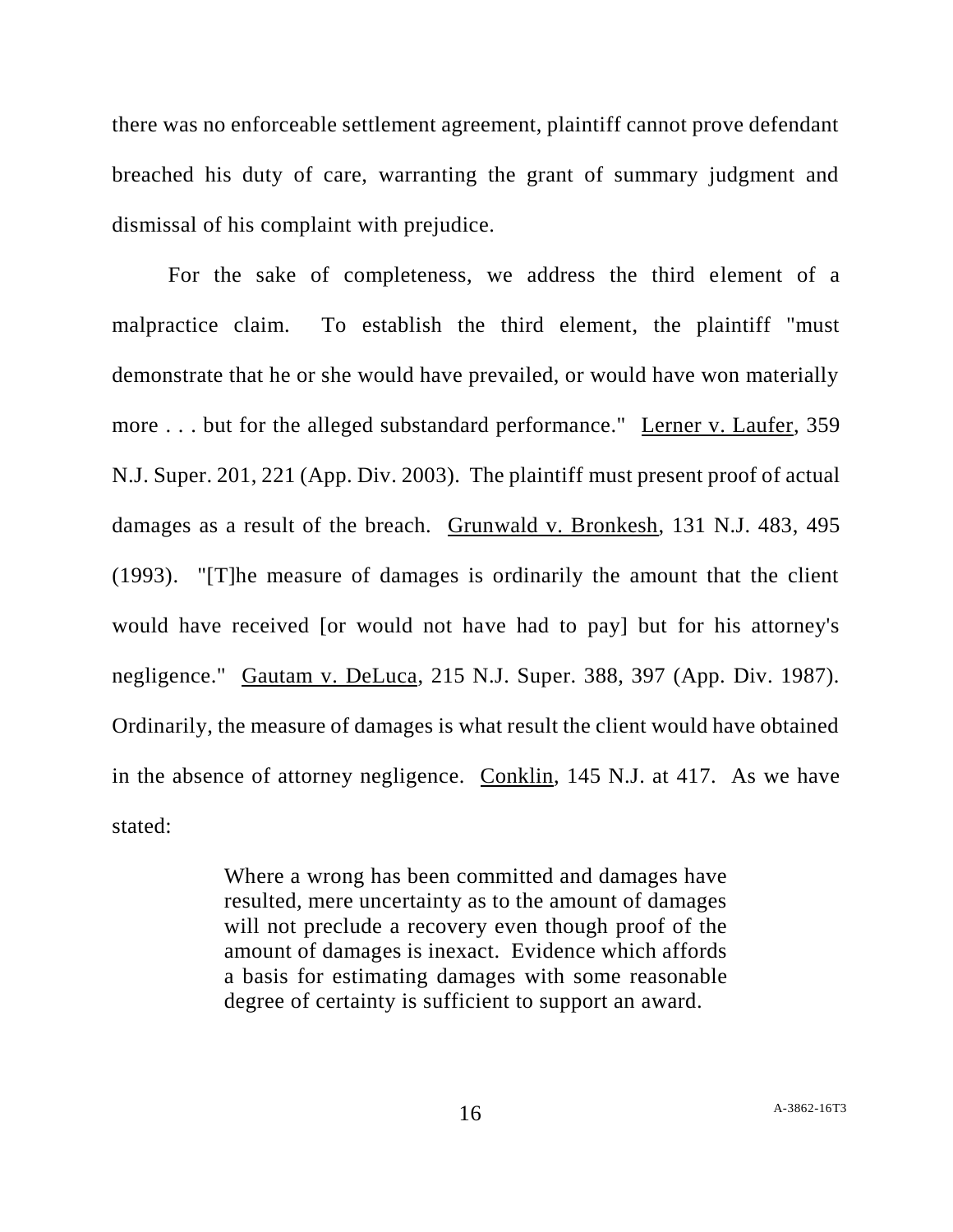[Viviano v. CBS, Inc., 251 N.J. Super. 113, 129 (App. Div. 1991) (citation omitted).]

However, the "law abhors damages based on mere speculation." Mosley, 356 N.J. Super. at 128 (quoting Caldwell v. Haynes, 136 N.J. 422, 442 (1994)). The plaintiff must lay a foundation that allows the factfinder to reach a fair and reasonable estimate of damages with sufficient certainty. Id. at 128-29. A legal malpractice plaintiff does not satisfy this burden by "mere 'conjecture, surmise or suspicion.'" 2175 Lemoine Ave. Corp. v. Finco, Inc., 272 N.J. Super. 478, 488 (App. Div. 1994) (quoting Long v. Landy, 35 N.J. 44, 54 (1961)). Damages must be proven through "competent credible evidence which proves material facts". Lamb v. Barbour, 188 N.J. Super. 6, 12 (App. Div. 1982).

Because there was no enforceable settlement agreement, plaintiff cannot prove he would have prevailed. Assuming there was an enforceable settlement agreement, plaintiff cannot prove actual damages. Collins did not compare the settlement offer to the PSA and only considered plaintiff's payment of permanent alimony in calculating damages. Collins did not consider any of the benefits plaintiff derived from the PSA to offset the damages and did not analyze plaintiff's attorney's fees. Among other things, Collins did not offset the alimony amount plaintiff would have to pay against the college expenses he no longer was obligated to pay or the funds plaintiff would receive from child